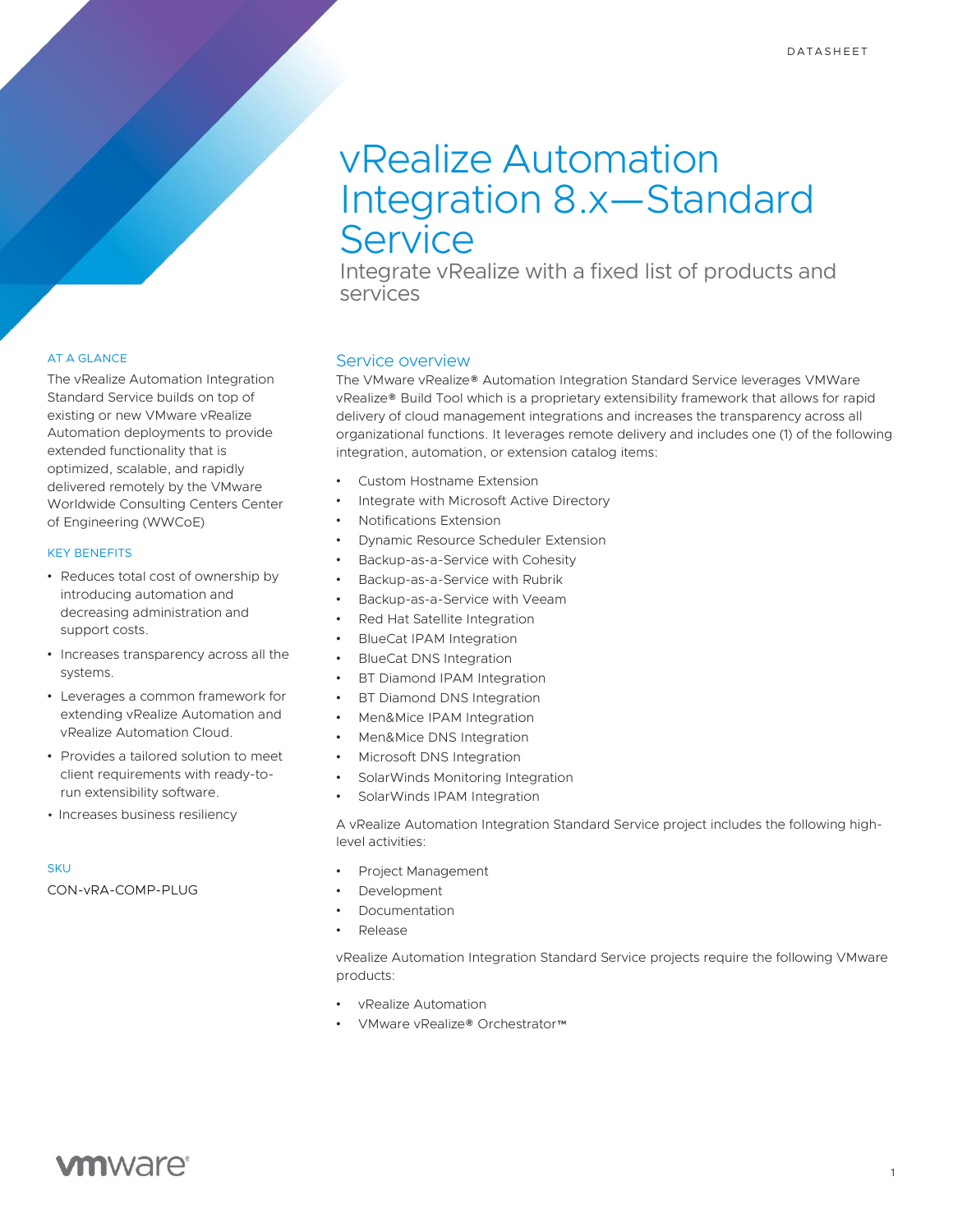### Project scope

The project scope depends on the specific integration, automation, or extension catalog item being purchased. Scope specification for each catalog item are listed below.

#### Custom Hostname Extension

Custom naming policies are created in a Cloud Assembly Project, resulting in a custom hostname based on the client's requirements. After a user requests a virtual machine (VM) through a cloud template (formerly blueprint), it receives a name conforming to a Project Custom Naming template that was configured.

# Integrate with Microsoft Active Directory

After a user requests a VM through a vRealize Automation cloud template, a record for the provisioned machine is registered in a specified Active Directory organization unit (OU) including the VM name and DNS domain name. The user can destroy a machine through vRealize Automation which unregisters the corresponding machine record from Active Directory. The domain/OU setting lives in the cloud template custom properties.

#### Notifications Extension

This extension provides a flexible way to send conditional emails or REST-based notifications on VM lifecycle events.

#### Dynamic Resource Scheduler Extension

This extension supports precise workload placement on underlying clusters or hosts (for license compliance purposes for example) by matching provisioning request inputs to fine-grained host groups. It comes with support for VM affinity/anti-affinity specification at deployment level.

### Backup-as-a-Service with Cohesity

This item provides integration with Cohesity for backup and recovery in a fully automated policy-driven way.

#### Backup-as-a-Service with Rubrik

This item provides integration with Rubrik for backup and recovery in a fully automated policy-driven way.

#### Backup-as-a-Service with Veeam

This item provides integration with Veeam for backup and recovery in a fully automated policy-driven way.

#### Red Hat Satellite Integration

This item provides integration with Red Hat Satellite aiming to create software-defined configurations and publish them as part of an existing catalog.

#### BlueCat IPAM Integration

This item provides integration with BlueCat for IP management.

#### BlueCat DNS Integration

The BlueCat DNS server integration allows for creating and deleting A, CNAME, and PTR records belonging to provisioned and decommissioned VMs.

#### BT Diamond IPAM Integration

This item provides integration with BT Diamond for IP management.

# BT Diamond DNS Integration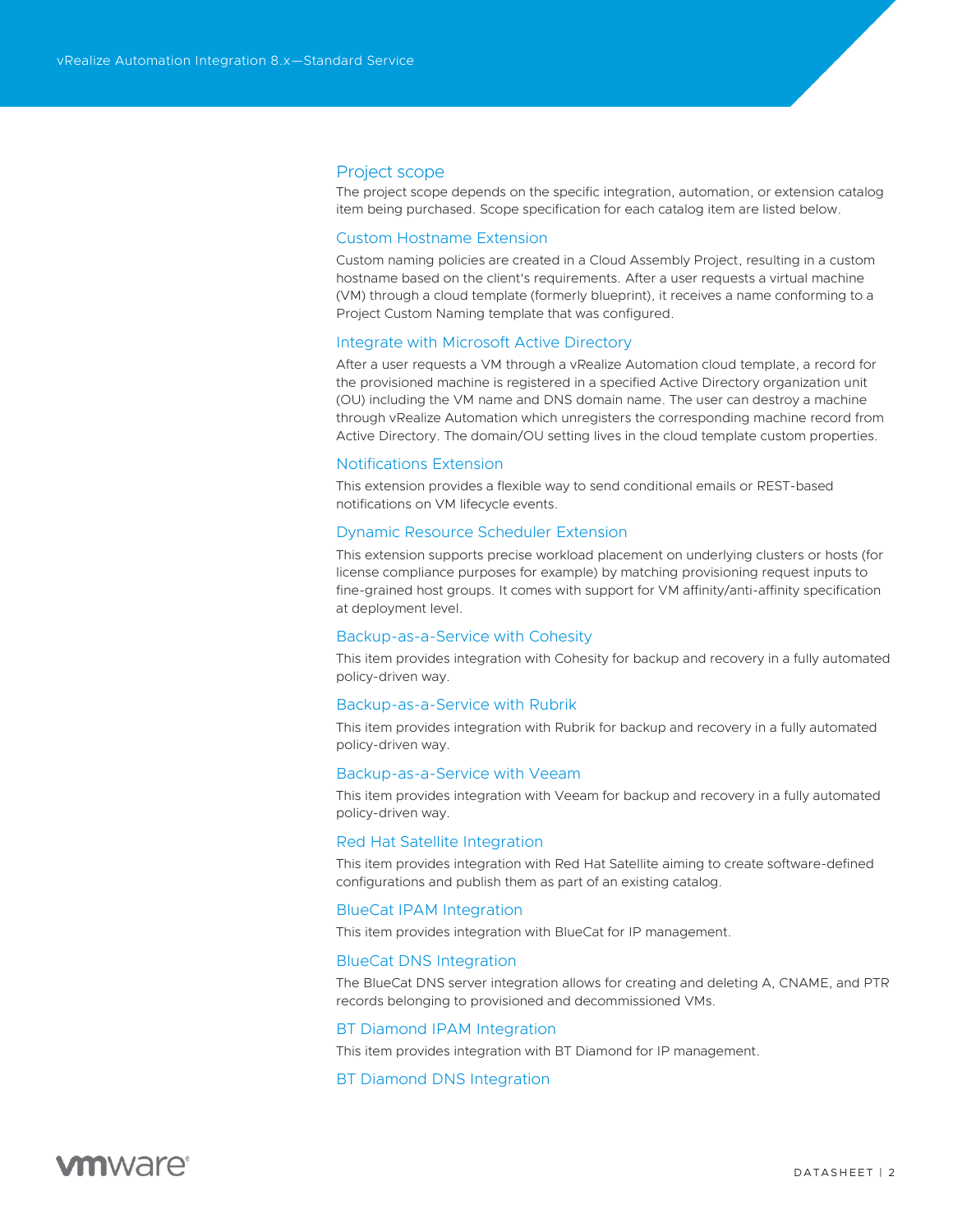The BT Diamond DNS server integration allows for creating and deleting A, CNAME, and PTR records belonging to provisioned and decommissioned VMs.

#### Men&Mice IPAM Integration

This item provides integration with Men & Mice for IP management.

#### Men&Mice DNS Integration

The Men&Mice DNS server integration allows for creating and deleting A, CNAME, and PTR records belonging to provisioned and decommissioned VMs.

#### Microsoft DNS Integration

The Microsoft DNS server integration allows for creating and deleting A, CNAME, and PTR records belonging to provisioned and decommissioned VMs.

# SolarWinds Monitoring Integration

This item provides monitoring agents installed on the VM's guest OS and configured to integrate with the monitoring instance. Only basic configuration of the agent is supported.

### SolarWinds IPAM Integration

This item provides integration with SolarWinds for IP management

#### Out of scope

The vRealize Automation Integration Standard Service specifically excludes the following:

#### Work organization

- Travel and other expenses
- Off-hours activities such as participation in on-call schedules
- Any services or activities other than those explicitly specified in this document

#### **Technical**

- Installation and configuration of custom or third-party applications and operating systems on deployed virtual machines.
- Operating system administration including the operating system itself or any operating system features or components.
- Change management of virtual machines, operating systems, or custom or third-party applications and databases.
- Administration of general network changes within client control.
- Remediation work associated with any problems resulting from the content, completeness, accuracy, and consistency of any data, materials, or information supplied by the Client.
- Installation or configuration of VMware products not included in the scope of this document.
- Installation and configuration of third-party software or other technical services that are not applicable to VMware components.
- Installation and configuration of Client-signed certificates.
- Configuration of VMware products used for the service other than those implemented for the mutually agreed use cases.
- Client solution training other than the defined knowledge transfer session.
- Documentation and deliverables not in the English language.
- Any installation of software.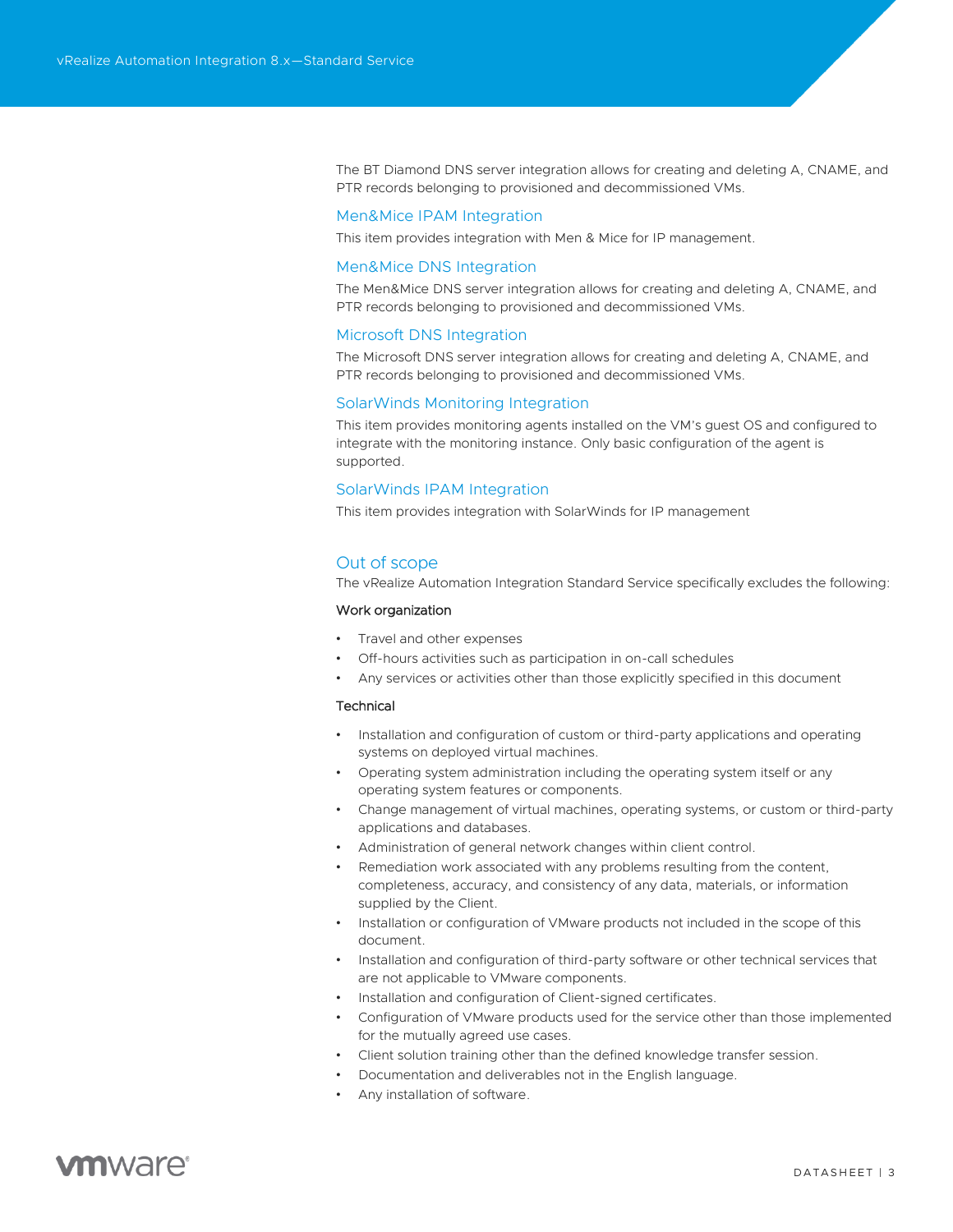- Any configuration of software.
- Development of additional functionality and support.

#### Base products

- vRealize Automation 8.x
	- Installation and configuration (design and deploy).
	- More than one environment.
- vRealize Orchestrator 8.x
	- Installation and configuration (design and deploy).
	- More than one environment.

# Estimated Schedule

This is a fixed-fee service over a duration of thirty (30) days after project kick-off. VMware Professional Services will perform work during normal VMware business hours and workdays (weekdays and non-holidays).

# Project activities

# Phase 1: Initiate

VMware hosts a project initiation call with key client stakeholders. Topics to be discussed include:

- Project business drivers, scope, and objectives
- Project deadlines, timelines, scheduling, and logistics
- Identification of key Client team members who VMware will work with to accomplish the tasks defined in this datasheet
- Client technology prerequisites necessary for successfully completing the project, including a review of the Service Checklist for the VMware solution

This phase produces the following deliverables:

- Project initiation meeting
- Prerequisites checklist

### Phase 2: Plan

VMware leads a project kickoff meeting with the client to assess prerequisite completion readiness, review the VMware standard architecture, and confirm project milestone dates. The meeting objectives are as follows:

- Describe the project goals, phases, and key dates
- Review of the technical prerequisite completion readiness
- Explain the expected project results and deliverables

This phase produces the following deliverables:

- Project kickoff meeting
- VMware standard architecture
- Integration and Extensibility kickoff presentation

### Phase 3: Execute

VMware deploys the VMware standard architecture and validates the technology components. Detailed steps include: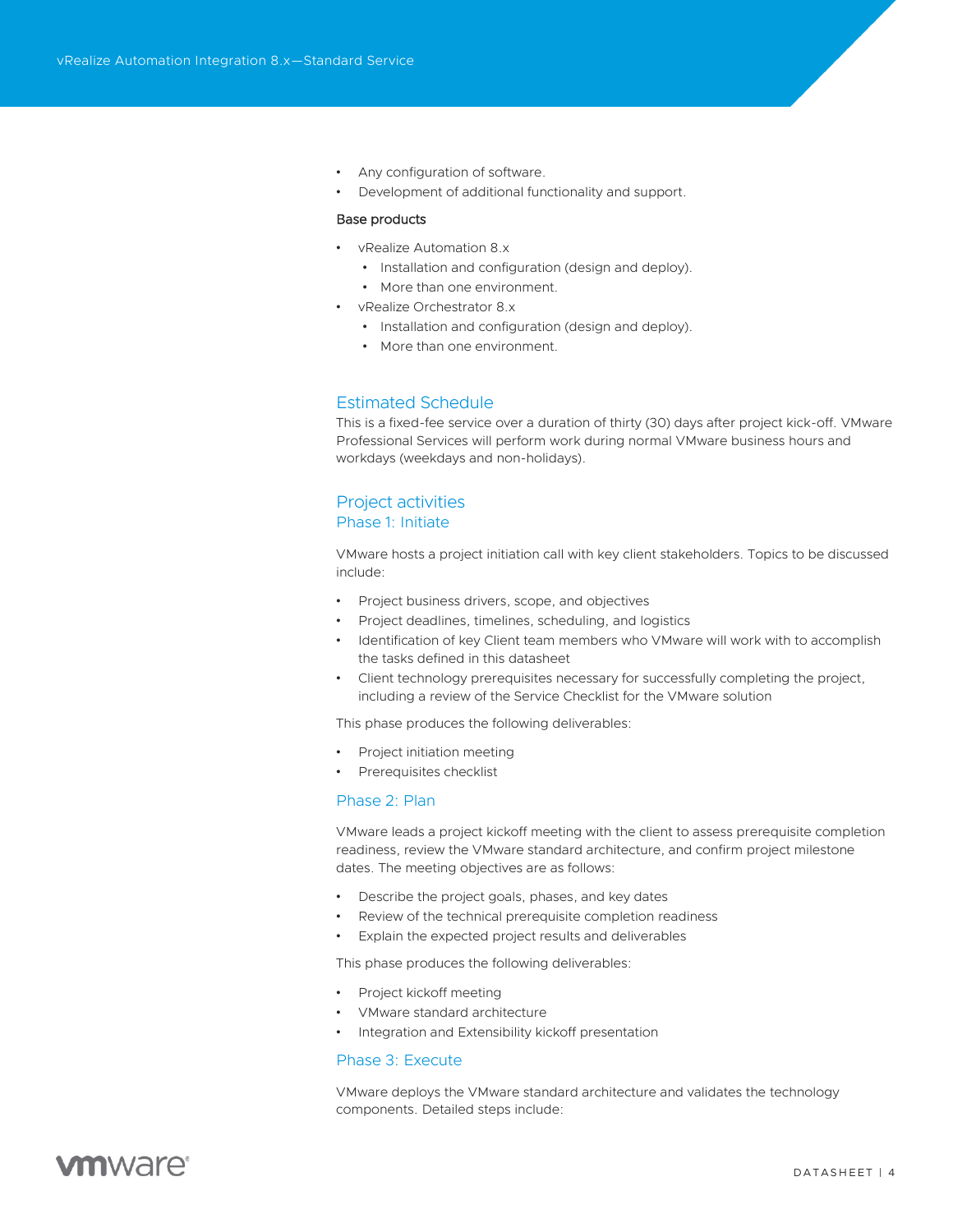- Provide ready-to-run component
- Provide quality engineering and testing
- Provide documentation
- Conducts technical knowledge transfer sessions for administrators and operators

This phase produces the following deliverables:

- Release package
- Documentation pack
- Knowledge transfer presentation

# Phase 4: Close

VMware conducts a closure meeting with the client covering project status, reviewing completions, next steps, and how to engage VMware Support.

This phase produces the following deliverables:

- Project closure meeting
- Transition to customer

#### Appendix

The following checklists detail the various requirements and prerequisites that need to be in place for the successful project start and delivery.

Service engagement prerequisites:

- Physical hardware, including servers, storage, and networking, is procured, installed, and confirmed to be operational prior to the project start.
- vRealize Automation is installed and accessible.
- vRealize Orchestrator is installed and accessible.
- Network connectivity exist between vRealize Automation and any system required for integration.
- Supported remote access protocols are configured (like iDRAC, ILO, and so on).

Stakeholders:

- Cloud Team Lead/Architects
- **Enterprise Architect**
- Infrastructure Architect
- Network Architect Team Leads

Technical prerequisites:

- vRealize Automation Version 8.x
- vRealize Orchestrator Version 8.x
- Number of 10 Gb Ethernet Physical NICs required

Number of IP subnets required